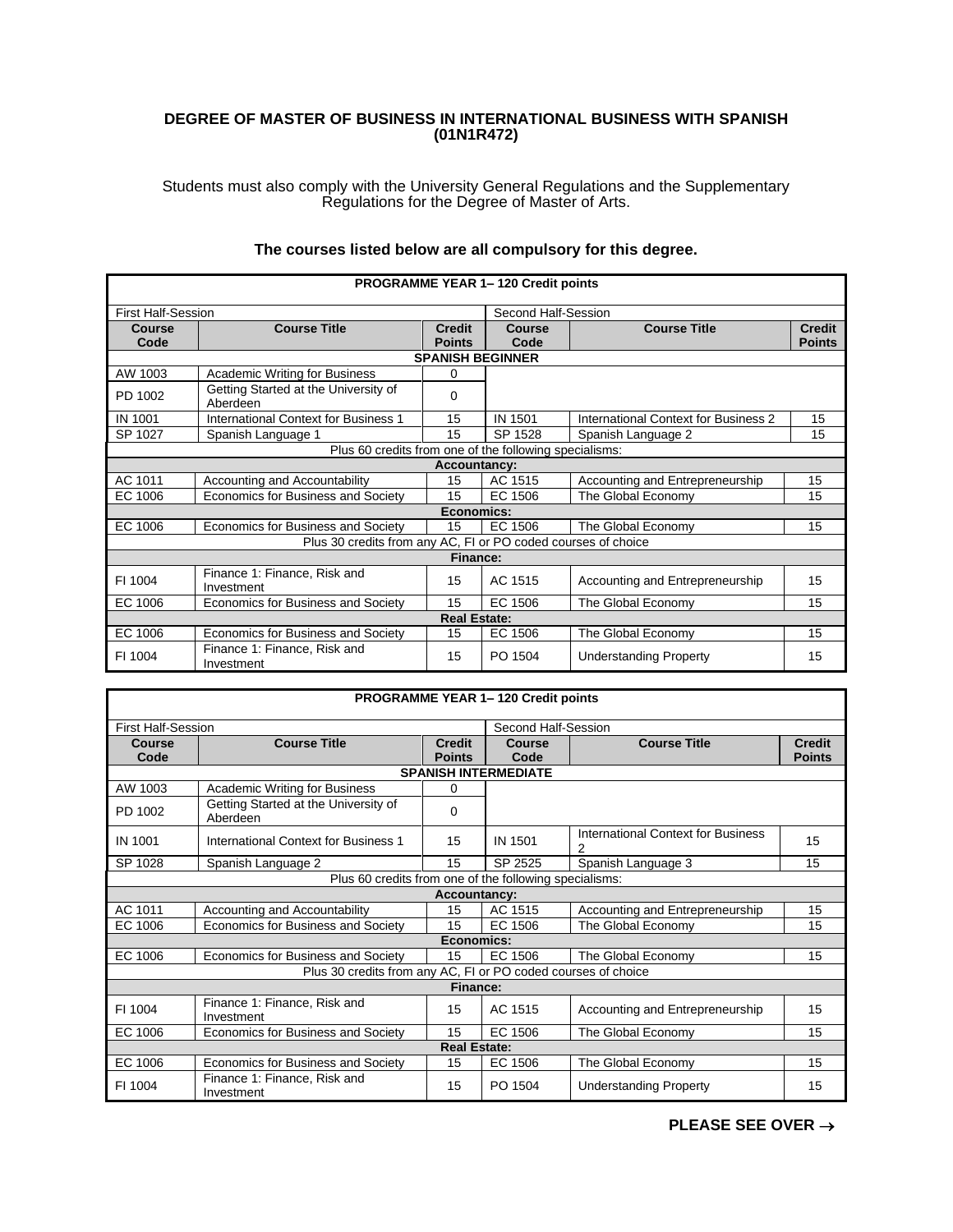| PROGRAMME YEAR 1-120 Credit points |                                                               |                                |                         |                                         |                                |  |  |
|------------------------------------|---------------------------------------------------------------|--------------------------------|-------------------------|-----------------------------------------|--------------------------------|--|--|
| <b>First Half-Session</b>          |                                                               |                                | Second Half-Session     |                                         |                                |  |  |
| Course<br>Code                     | <b>Course Title</b>                                           | <b>Credit</b><br><b>Points</b> | Course<br>Code          | <b>Course Title</b>                     | <b>Credit</b><br><b>Points</b> |  |  |
|                                    |                                                               |                                | <b>SPANISH ADVANCED</b> |                                         |                                |  |  |
| AW 1003                            | Academic Writing for Business                                 | 0                              |                         |                                         |                                |  |  |
| PD 1002                            | Getting Started at the University of<br>Aberdeen              | 0                              |                         |                                         |                                |  |  |
| IN 1001                            | International Context for Business 1                          | 15                             | IN 1501                 | International Context for Business<br>2 | 15                             |  |  |
|                                    | Plus 15 credit points from courses of choice                  |                                | SP 2525                 | Spanish Language 3                      | 15                             |  |  |
|                                    | Plus 60 credits from one of the following specialisms:        |                                |                         |                                         |                                |  |  |
|                                    |                                                               |                                | <b>Accountancy:</b>     |                                         |                                |  |  |
| AC 1011                            | Accounting and Accountability                                 | 15                             | AC 1515                 | Accounting and Entrepreneurship         | 15                             |  |  |
| EC 1006                            | Economics for Business and Society                            | 15                             | EC 1506                 | The Global Economy                      | 15                             |  |  |
|                                    |                                                               | Economics:                     |                         |                                         |                                |  |  |
| EC 1006                            | Economics for Business and Society                            | 15                             | EC 1506                 | The Global Economy                      | 15                             |  |  |
|                                    | Plus 30 credits from any AC, FI or PO coded courses of choice |                                |                         |                                         |                                |  |  |
|                                    |                                                               | Finance:                       |                         |                                         |                                |  |  |
| FI 1004                            | Finance 1: Finance, Risk and<br>Investment                    | 15                             | AC 1515                 | Accounting and Entrepreneurship         | 15                             |  |  |
| EC 1006                            | Economics for Business and Society                            | 15                             | EC 1506                 | The Global Economy                      | 15                             |  |  |
|                                    | <b>Real Estate:</b>                                           |                                |                         |                                         |                                |  |  |
| EC 1006                            | Economics for Business and Society                            | 15                             | EC 1506                 | The Global Economy                      | 15                             |  |  |
| FI 1004                            | Finance 1: Finance, Risk and<br>Investment                    | 15                             | PO 1504                 | <b>Understanding Property</b>           | 15                             |  |  |

| <b>PROGRAMME YEAR 2 - 120 Credit points</b> |                                                        |                                |                         |                                  |                                |  |
|---------------------------------------------|--------------------------------------------------------|--------------------------------|-------------------------|----------------------------------|--------------------------------|--|
| <b>First Half-Session</b>                   |                                                        |                                | Second Half-Session     |                                  |                                |  |
| <b>Course</b><br>Code                       | <b>Course Title</b>                                    | <b>Credit</b><br><b>Points</b> | <b>Course</b><br>Code   | <b>Course Title</b>              | <b>Credit</b><br><b>Points</b> |  |
|                                             |                                                        |                                | <b>SPANISH BEGINNER</b> |                                  |                                |  |
| IN 2002                                     | Big Data in Operations and Supply<br>Chain Management  | 15                             | <b>IN 2502</b>          | Big Data in Business and Finance | 15                             |  |
| SP 2026                                     | Spanish Language 4                                     | 15                             | SP 2531                 | Spanish Language 5               | 15                             |  |
|                                             | Plus 60 credits from one of the following specialisms: |                                |                         |                                  |                                |  |
| <b>Accountancy (see note 4):</b>            |                                                        |                                |                         |                                  |                                |  |
| AC 2031                                     | Management Accountancy 2                               | 15                             | AC 2530                 | Financial Accounting 2           | 15                             |  |
| FI 2004                                     | Finance 2: Business Finance                            | 15                             | PO 2508                 | <b>Understanding Statistics</b>  | 15                             |  |
|                                             |                                                        | Economics:                     |                         |                                  |                                |  |
| EC 2003                                     | Intermediate Microeconomics                            | 30                             | EC 2503                 | Intermediate Macroeconomics      | 30                             |  |
|                                             |                                                        | <b>Finance:</b>                |                         |                                  |                                |  |
| FI 2004                                     | Finance 2: Business Finance                            | 15                             | FI 2501                 | Financial Markets and Regulation | 15                             |  |
|                                             | Plus 15 credit points from courses of choice           |                                | PO 2508                 | <b>Understanding Statistics</b>  | 15                             |  |
|                                             |                                                        | <b>Real Estate:</b>            |                         |                                  |                                |  |
| PO 2009                                     | <b>Land and Property Economics</b>                     | 15                             | PO 2509                 | Principles of Property Valuation | 15                             |  |
| PO 2010                                     | Land and Property Law                                  | 15                             | PO 2508                 | <b>Understanding Statistics</b>  | 15                             |  |

**PLEASE SEE OVER** →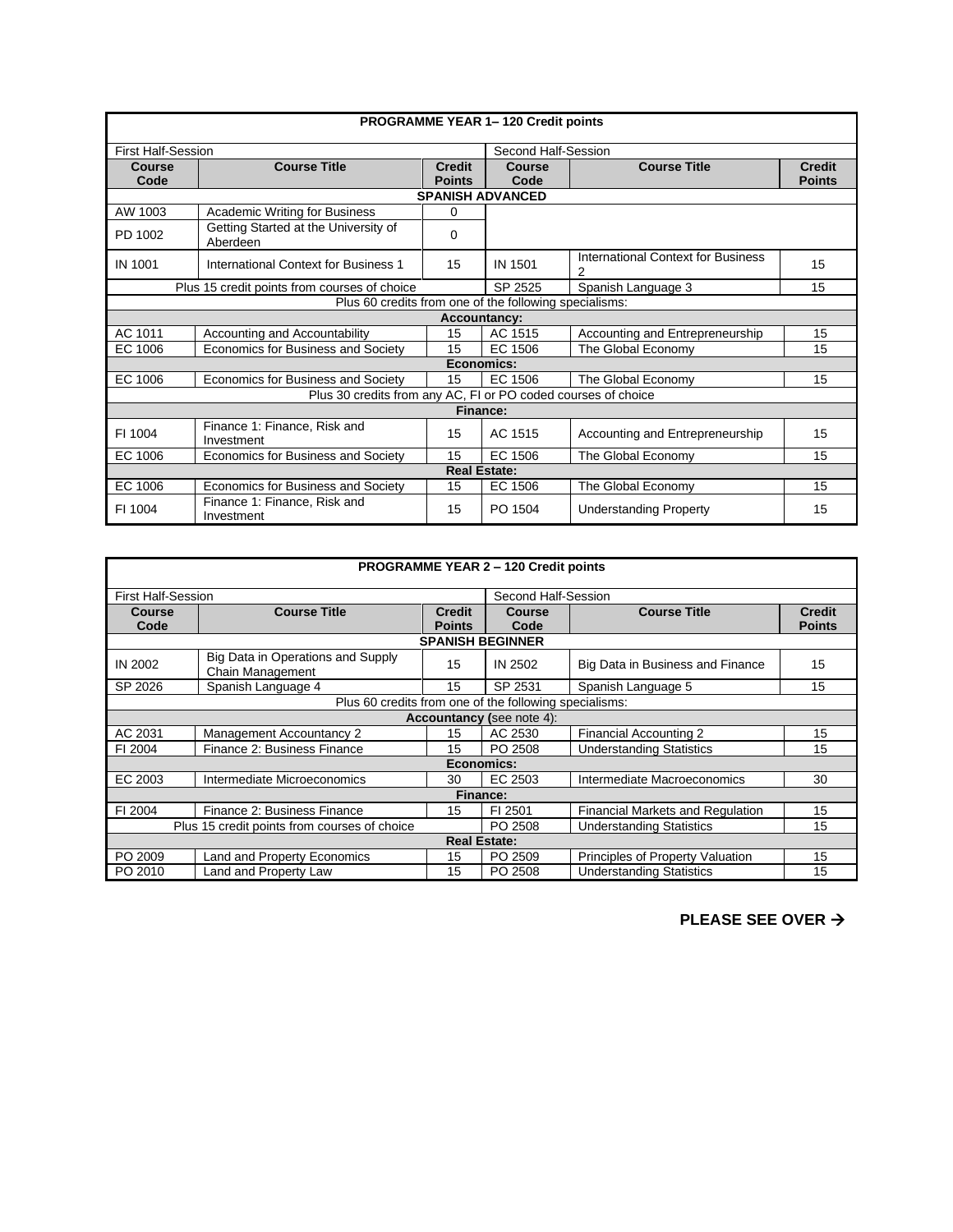| <b>PROGRAMME YEAR 2 - 120 Credit points</b>                                                |                                                        |                                |                                      |                                  |                                |  |  |  |
|--------------------------------------------------------------------------------------------|--------------------------------------------------------|--------------------------------|--------------------------------------|----------------------------------|--------------------------------|--|--|--|
|                                                                                            | Second Half-Session<br><b>First Half-Session</b>       |                                |                                      |                                  |                                |  |  |  |
| Course<br>Code                                                                             | <b>Course Title</b>                                    | <b>Credit</b><br><b>Points</b> | <b>Course</b><br>Code                | <b>Course Title</b>              | <b>Credit</b><br><b>Points</b> |  |  |  |
|                                                                                            |                                                        |                                | <b>SPANISH INTERMEDIATE/ADVANCED</b> |                                  |                                |  |  |  |
| IN 2002                                                                                    | Big Data in Operations and Supply<br>Chain Management  | 15                             | IN 2502                              | Big Data in Business and Finance | 15                             |  |  |  |
| SP 2026                                                                                    | Spanish Language 4                                     | 15                             | SP 2531                              | Spanish Language 5               | 15                             |  |  |  |
|                                                                                            | Plus 60 credits from one of the following specialisms: |                                |                                      |                                  |                                |  |  |  |
| <b>Accountancy (see note iv4):</b>                                                         |                                                        |                                |                                      |                                  |                                |  |  |  |
| AC 2031                                                                                    | <b>Management Accountancy 2</b>                        | 15                             | AC 2530                              | Financial Accounting 2           | 15                             |  |  |  |
| FI 2004                                                                                    | Finance 2: Business Finance                            | 15                             | PO 2508                              | <b>Understanding Statistics</b>  | 15                             |  |  |  |
|                                                                                            | Economics:                                             |                                |                                      |                                  |                                |  |  |  |
| EC 2003                                                                                    | Intermediate Microeconomics                            | 30                             | EC 2503                              | Intermediate Macroeconomics      | 30                             |  |  |  |
|                                                                                            |                                                        | Finance:                       |                                      |                                  |                                |  |  |  |
| FI 2004                                                                                    | Finance 2: Business Finance                            | 15                             | FI 2501                              | Financial Markets and Regulation | 15                             |  |  |  |
| Plus 15 credit points from courses of choice<br>PO 2508<br><b>Understanding Statistics</b> |                                                        |                                |                                      |                                  | 15                             |  |  |  |
|                                                                                            |                                                        | <b>Real Estate:</b>            |                                      |                                  |                                |  |  |  |
| PO 2009                                                                                    | Land and Property Economics                            | 15                             | PO 2509                              | Principles of Property Valuation | 15                             |  |  |  |
| PO 2010                                                                                    | Land and Property Law                                  | 15                             | PO 2508                              | <b>Understanding Statistics</b>  | 15                             |  |  |  |

| <b>PROGRAMME YEAR 3 - 120 Credit points</b>                     |                                                                |                 |                     |                                      |               |  |
|-----------------------------------------------------------------|----------------------------------------------------------------|-----------------|---------------------|--------------------------------------|---------------|--|
| <b>First Half-Session</b>                                       |                                                                |                 | Second Half-Session |                                      |               |  |
| Course                                                          | <b>Course Title</b>                                            | <b>Credit</b>   | <b>Course</b>       | <b>Course Title</b>                  | <b>Credit</b> |  |
| Code                                                            |                                                                | <b>Points</b>   | Code                |                                      | <b>Points</b> |  |
| IN 3001                                                         | Being an International Manager I                               | 15              | IN 3501             | Being an International Manager II    | 15            |  |
|                                                                 | Plus 30 credits from level 3 Spanish Language courses          |                 |                     |                                      |               |  |
|                                                                 | Plus 60 level 3 credits from one of the following specialisms: |                 |                     |                                      |               |  |
|                                                                 |                                                                | Accountancy:    |                     |                                      |               |  |
| AC 3049                                                         | <b>Financial Accounting 3</b>                                  | 15              | AC 3560             | <b>Audit Practice</b>                | 15            |  |
| AC 3054                                                         | Management Accounting 3                                        | 15              | AC 3561             | Taxation                             | 15            |  |
|                                                                 |                                                                | Economics:      |                     |                                      |               |  |
|                                                                 | 30 credits from EC courses of choice                           |                 |                     | 30 credits from EC courses of choice |               |  |
|                                                                 |                                                                | <b>Finance:</b> |                     |                                      |               |  |
| FI 3004                                                         | Finance 3: Corporate Finance                                   | 30              | FI 3503             | International Financial Management   | 30            |  |
|                                                                 |                                                                |                 | (see note 6)        |                                      |               |  |
| <b>Real Estate:</b>                                             |                                                                |                 |                     |                                      |               |  |
| PO 3006                                                         | <b>Applied Valuation</b>                                       | 30              | PO 3504             | International Real Estate            | 30            |  |
| General degree (no specialism) (see note 5):                    |                                                                |                 |                     |                                      |               |  |
| 60 level 3 credits from AC, EC, FI, MS and PO courses of choice |                                                                |                 |                     |                                      |               |  |

|                                                                                  | <b>PROGRAMME YEAR 4 - 0 Credit Points</b> |               |                                                       |  |               |  |
|----------------------------------------------------------------------------------|-------------------------------------------|---------------|-------------------------------------------------------|--|---------------|--|
| First Half-Session                                                               |                                           |               | Second Half-Session                                   |  |               |  |
| <b>Course</b>                                                                    | <b>Course Title</b>                       | <b>Credit</b> | <b>Credit</b><br><b>Course Title</b><br><b>Course</b> |  |               |  |
| Code                                                                             |                                           | <b>Points</b> | Code                                                  |  | <b>Points</b> |  |
| Academic year spent abroad or on a placement as agreed with the Business School. |                                           |               |                                                       |  |               |  |

**PLEASE SEE OVER** →